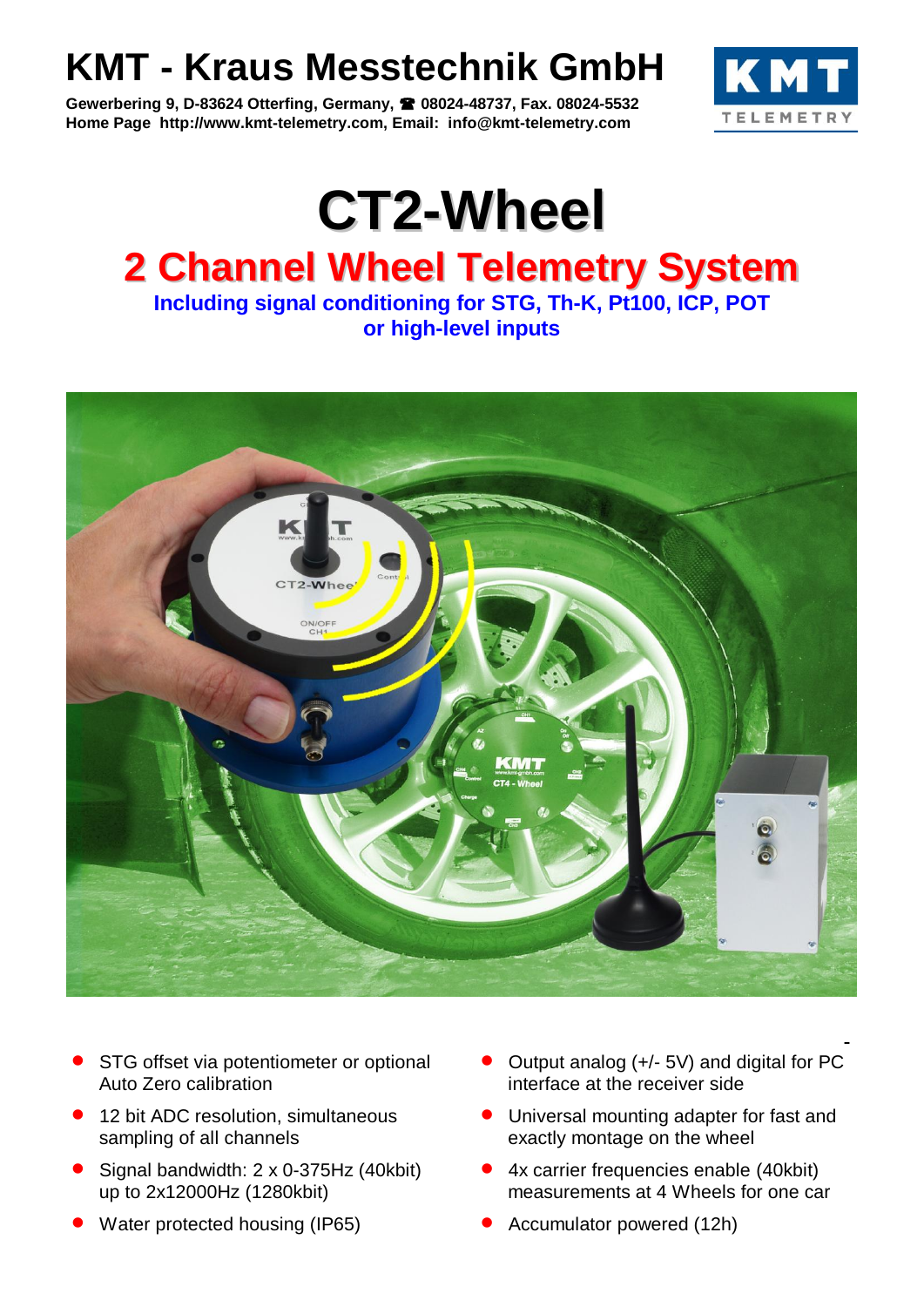# **General functions CT2-Wheel:** 2x Sensor cables **CT2-Wheel Encoder/ Transmitter** CT2-Wheel Decoder/ Receiver **Hexagon screw driver DC power cable CT-Charger for battery Receiving antenna OPTION AC/DC adapter**

#### **CT2-Wheel Telemetry system with accessories**

CT2-Wheel is a telemetry system designed for easy mounting onto rotating wheels to provide non-contact transmission of measured parameters such as pressure, force, temperature, acceleration and voltage.

Sensors inputs are connected via screw on, waterproof connectors. Measured values are prepared in analog format, digitized and transmitted via radio frequencies. Four different carrier frequencies are provided, this allows up to four systems (e.g. for four wheels) to operate in parallel. The complete transmitter assembly is waterproofed to IP65 specifications.

The following sensors can be connected to the system: (STG) Strain gages sensors in full-, half- and quarter-bridge configuration (350 ohm or greater), Type K Thermocouples -50 to 1000°C **(full galvanic isolated**), ICP and capacitive sensors. Voltage inputs of +/-5V and +/-10V are available.

The measured values are processed and output as +/-5V analog signals at the BNC sockets (optional digital output for special PCM interface into a PC) on the stationary receiver located in a vehicle.

Resolution of 12 bits is standard; this enables an amplitude dynamic of 72 dB. The analog signal bandwidth is 0-95 Hz (- 3dB) when configured as an eight channel unit, other bandwidth on request! The measurement accuracy is +/-0.25 % (without sensor). The CT2-Wheel is suited for operation at ambient temperatures of -20 to +70°C. The transmission distance between transmitter and receiving antenna is of the order of 10m (30 feet) - depend of application!



| Cut off frequency from anit-aliasing filter - sampling rate (see red) |                               |  |  |
|-----------------------------------------------------------------------|-------------------------------|--|--|
| <b>Bit rate</b>                                                       | per channel                   |  |  |
| 40 kbit/s                                                             | 375 Hz (-3dB)<br>(1428 Hz)    |  |  |
| 320 kbit/s                                                            | 3000 Hz (-3dB)<br>(11428 Hz)  |  |  |
| 640 kbit/s                                                            | 6000 Hz (-3dB)<br>(22857 Hz)  |  |  |
| <b>1280 kbit/s</b>                                                    | 12000 Hz (-3dB)<br>(45714 Hz) |  |  |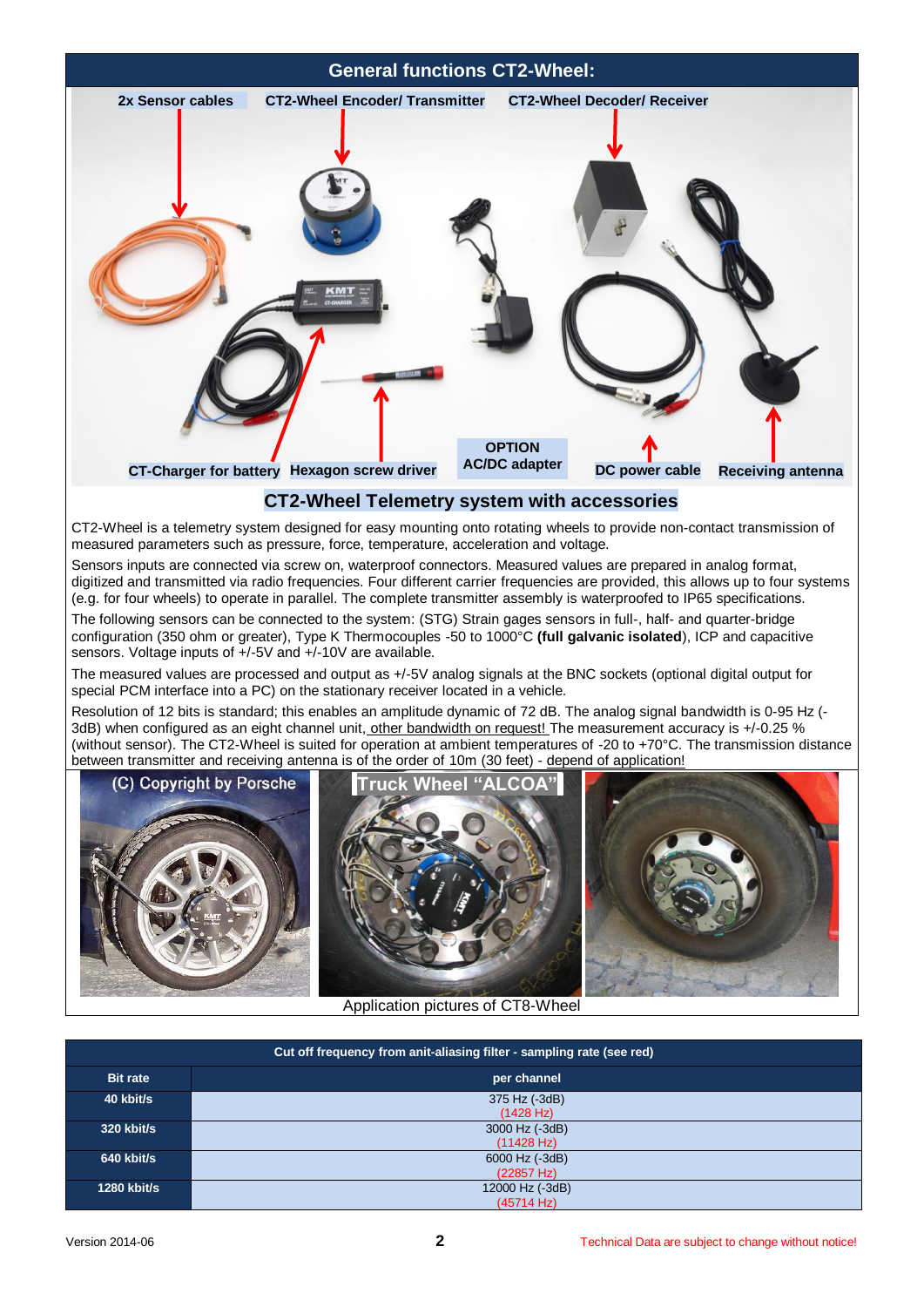#### **CT2-Wheel Transmitting Unit Technical Data (Encoder)**



#### **CT-STG-V1:**

Sensor: strain gage, > 350 Ohms Bridge completion: **full and half bridge** 

#### **CT-ICP:**

Constant current: 4mA (fixed)

#### **CT-POT:**

Excitation: 4 VDC (fixed)

#### **CT-TH-K-ISO:**

Signal bandwidth: 0...10 Hz -3dB

#### **CT-PT100:**

Temperature measuring range:  $-100^{\circ}$ C to +500°C

#### **CT-VOLT:**

High-level inputs:  $+/-5$  Volt or  $+/-10$  Volt **System Parameters:** Channels: 2 Transmission Power: 10mW, range of 10m Weight: 0.900 kg without cables Operating temperature:  $-20...+70^{\circ}$ C Humidity: 20 ... 80% no condensing

Excitation: 4 VDC (fixed), short-circuit protection up to 20mA Gain: 200 or 1000 - selectable by solder jumpers **Optional Gain: 250-500-1000-2000 with new CT-STG-V2 module** Offset 2002 Cero adjustment by potentiometer or optional Auto-zero function (which is not lost by power-off), offset range up to 80% of full scale. Signal bandwidth: 0...375 Hz -3dB (optional 3000, 6000 or 12000 Hz)

Gain: 2x, 4x, 8x, 16x or 32x Signal bandwidth: 3...375 Hz -3dB (optional 3000, 6000 or 12000 Hz)

Sensor: Potentiometer Sensor >350 Ohms to 10kOhms Signal bandwidth: 0...375 Hz -3dB (optional 3000, 6000 or 12000 Hz)

Sensor: thermo-couple, type K ( with cold junction compensation) Temperature measuring range:  $-50^{\circ}$ C to +1000°C (other on request) with galvanic isolation, Accuracy 1%

Sensor: **resistance temperature detectors (RTDs)** with resistance of 100 ohm

Signal bandwidth: 0...375 Hz -3dB (optional 3000, 6000 or 12000 Hz)

Resolution: 12 bit A/D converter with anti aliasing filter, simultaneous sampling of all channels Line-of-sight distance: 20m with 10mW transmitting power, (868MHz Band, FSK modulation) Powering: 7.2mA Li-Ion battery 2000mAh **12h operating time** Power consumption: 100 mA with 2 STG sensors at 350 Ohms full bridge Analog signal bandwidth: 2 x 0 ... 375Hz with 40 kbit/s transmitter (-3dB cut-off frequency at receiver side) Transmitter carrier frequency: 4 HF-Channels in the 868MHz range Transmission: Transmission: Transmission: Digital PCM Miller format - FSK Dimensions: Diameter 102mm, bottom plate diameter 122mm, height 94mm Housing: Aluminum anodized, waterproofed (IP65) Vibration: 5g Mil Standard 810C, Curve C Static acceleration: 100g in all directions, max. 3000 RPM Shock: 200g in all directions